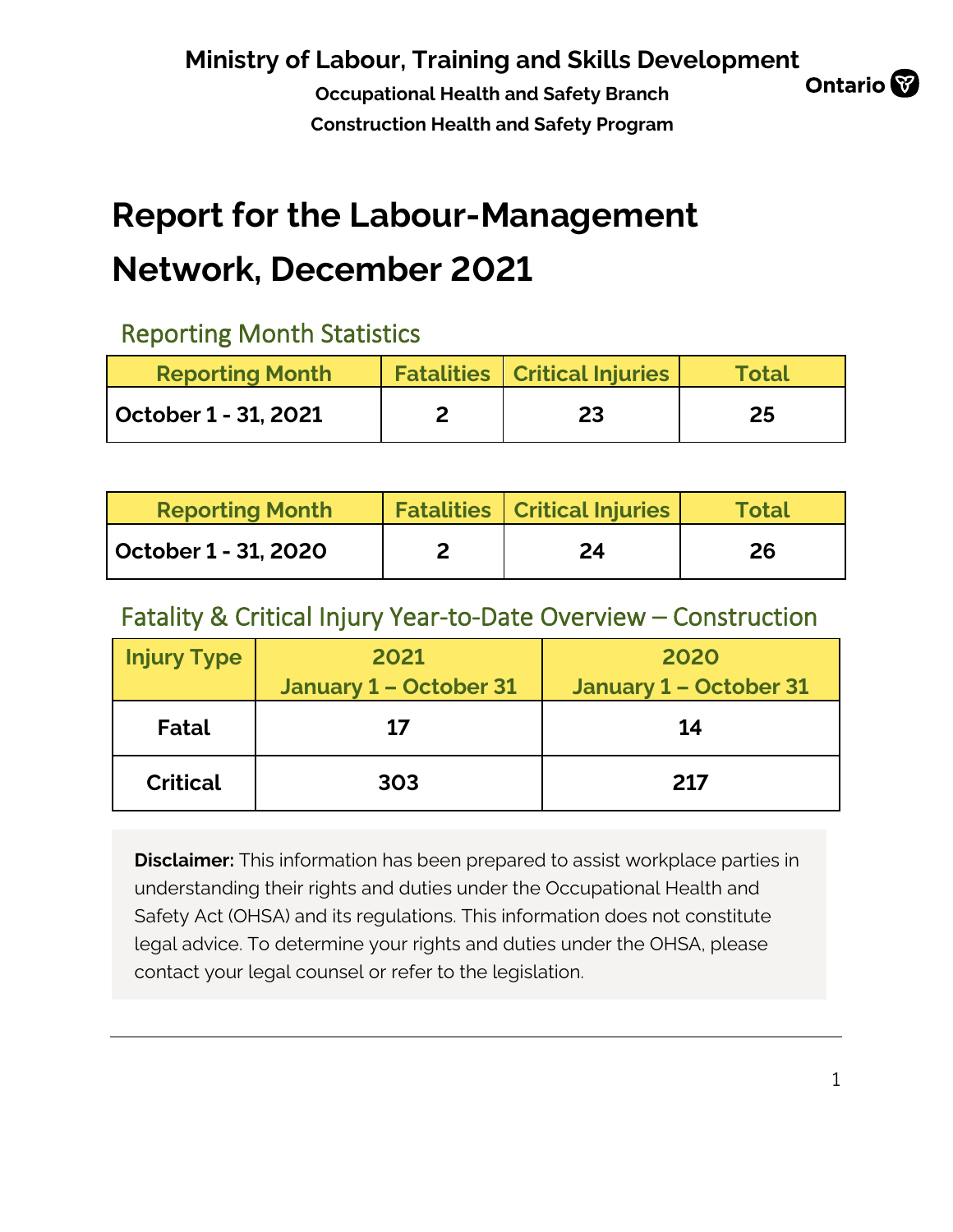**Occupational Health and Safety Branch Construction Health and Safety Program**



## **Section 1 – Senior Manager's Comment**

December of 2020 was one of the worst months that the construction industry has seen with respect to the number of fatalities that occurred. This year, we are not doing much better. To-date, we have seen over 300 critical injuries and currently have 17 fatalities under investigation. We are tracking to have among the worst years yet.

The majority of our incidents are still around falls-from-heights and struck bys. These are well established hazards that has had a significant focus over the years from both a stakeholder and regulatory perspective. Everything needed to prevent these types of occurrences already exists. With the right training, planning, procedures and PPE, there is no excuse for these types of incidents to occur.

Although it is not easy to pinpoint a specific reason for the high numbers we are experiencing, both a strong construction sector as well as the challenges we have experienced as a result of the pandemic are significant factors.

As has been said many times before, our world has changed significantly as a result of the pandemic and we need to adapt. It cannot be at the cost of worker health and safety.

We are now in the colder months, which has traditionally seen an increase in incidents related to slips and trips as well as PPE. We need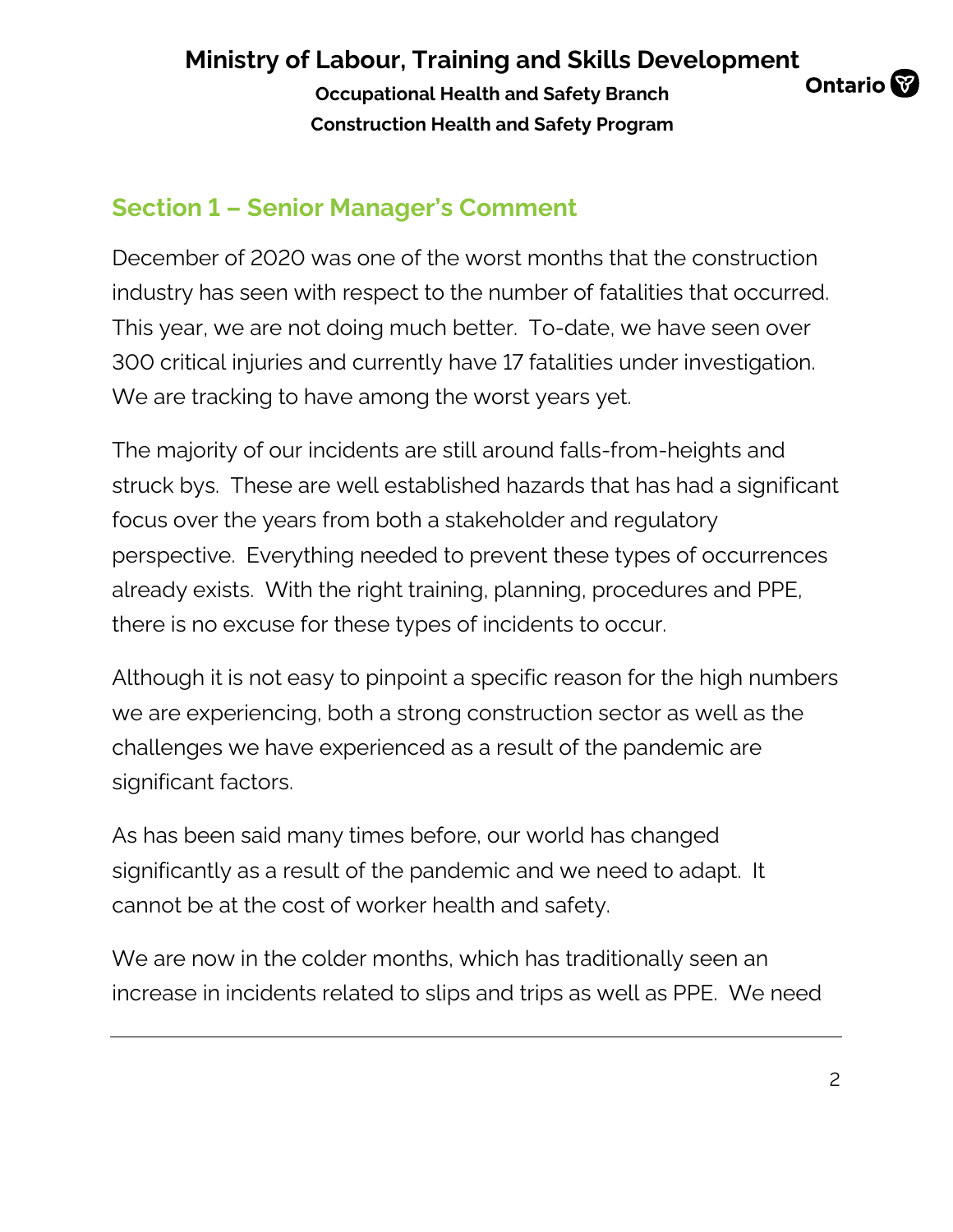#### **Ministry of Labour, Training and Skills Development Ontario Occupational Health and Safety Branch Construction Health and Safety Program**

to pause and take the time to examine our training, work practices, PPE requirements as well as ensuring our work areas are conducive to work, i.e. kept free of snow, ice and other hazards once again.

Please take this opportunity to review your health and safety practices and speak with your workers about focusing on health and safety in the workplace.

Sincerely, Brian Barron

Senior Manager Construction Health and Safety Program Occupational Health and Safety Branch Ontario Ministry of Labour, Training and Skills Development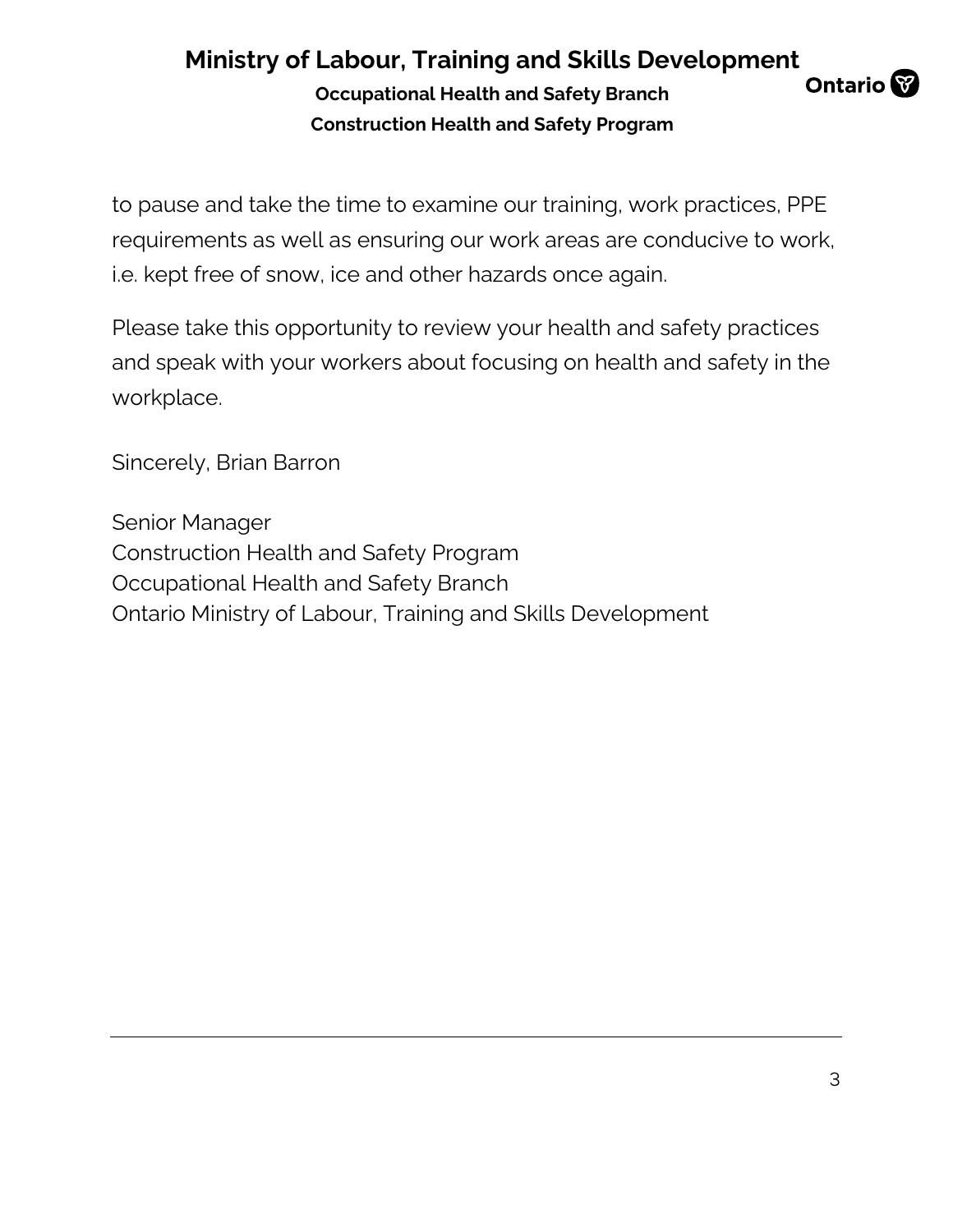**Occupational Health and Safety Branch Construction Health and Safety Program**

### **Ontario**

### **Section 2 – What's New**

## **Ontario One Call Holiday Information – ACTION REQUIRED NO LATER THAN: Friday, December 17th, 2021.**

Due to the statutory holidays falling over the weekends, Ontario One Call will be observing the dates in the calendar below.

| Sunday | Monday                                                   | <b>Tuesday</b> | Wednesday                                     | <b>Thursday</b><br>Friday |                                                                 | Saturday |
|--------|----------------------------------------------------------|----------------|-----------------------------------------------|---------------------------|-----------------------------------------------------------------|----------|
| Dec 12 | Dec 13                                                   | Dec 14         | Dec 15                                        | Dec 16                    | Dec 17                                                          | Dec 18   |
| Dec 19 | Dec 20                                                   | Dec 21         | Dec 22                                        | Dec 23                    | Dec 24                                                          | Dec 25   |
| Dec 26 | <b>Dec 27</b>                                            | Dec 28         | Dec 29                                        | Dec 30                    | Dec 31                                                          | Jan 1    |
| Jan 2  | Jan 3                                                    | Jan 4          | Jan 5                                         | Jan 06                    | Jan 07                                                          | Jan 08   |
|        | Standard business day<br><b>ON1Call Head Office open</b> |                | Last day to<br>submit<br>required<br>changes. |                           | Observed Statutory holiday<br><b>ON1Call Head Office closed</b> |          |

### **[Taking Steps to Protect Temporary Help Agency Workers](https://can01.safelinks.protection.outlook.com/?url=https%3A%2F%2Fontario.us16.list-manage.com%2Ftrack%2Fclick%3Fu%3D4ebaa11387038c3e29a6a4a8b%26id%3D0951b23517%26e%3D5a72238d16&data=04%7C01%7Cmatthew.neundorf%40ontario.ca%7Ccb7343ad026d434b721908d9af8c2ab4%7Ccddc1229ac2a4b97b78a0e5cacb5865c%7C0%7C0%7C637733838822227969%7CUnknown%7CTWFpbGZsb3d8eyJWIjoiMC4wLjAwMDAiLCJQIjoiV2luMzIiLCJBTiI6Ik1haWwiLCJXVCI6Mn0%3D%7C3000&sdata=Y%2FO8p3yCebJH0232EVcMuVc4E%2BEVzL54r2MJmsDjVvM%3D&reserved=0)**

Ontario wants to require temporary help agencies (THAs) and recruiters to have a licence to operate in the province. These changes are part of proposed legislation that would, if passed, enable officers to levy penalties against an unlicensed THA or recruiter or a business who is using an unlicensed operator. As well, those who use deceitful recruiters could be required to repay workers for illegal fees charged. Ontario is also proposing to hire a dedicated team of officers to crack down on THAs and recruiters who are exploiting and trafficking domestic and foreign workers.

### [Learn more](https://can01.safelinks.protection.outlook.com/?url=https%3A%2F%2Fontario.us16.list-manage.com%2Ftrack%2Fclick%3Fu%3D4ebaa11387038c3e29a6a4a8b%26id%3De9f8c46436%26e%3D5a72238d16&data=04%7C01%7Cmatthew.neundorf%40ontario.ca%7Ccb7343ad026d434b721908d9af8c2ab4%7Ccddc1229ac2a4b97b78a0e5cacb5865c%7C0%7C0%7C637733838822237969%7CUnknown%7CTWFpbGZsb3d8eyJWIjoiMC4wLjAwMDAiLCJQIjoiV2luMzIiLCJBTiI6Ik1haWwiLCJXVCI6Mn0%3D%7C3000&sdata=mBkJUyY9d7KJU98um2BnHu5p6Mop9HWljpGuTp%2BKI5c%3D&reserved=0)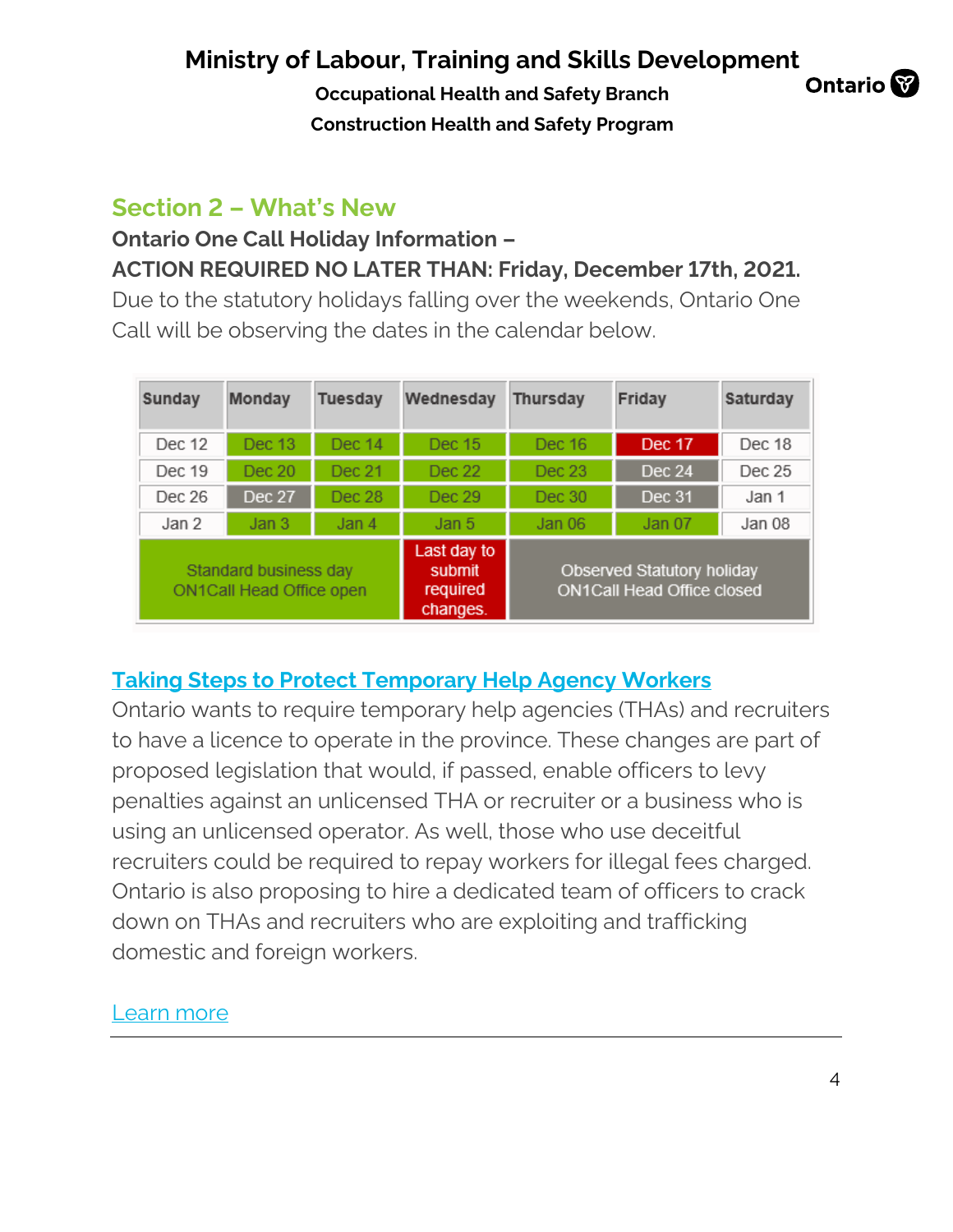**Occupational Health and Safety Branch Construction Health and Safety Program**



### **[Training Indigenous People for Construction Careers in Kenora](https://can01.safelinks.protection.outlook.com/?url=https%3A%2F%2Fontario.us16.list-manage.com%2Ftrack%2Fclick%3Fu%3D4ebaa11387038c3e29a6a4a8b%26id%3D1f64292885%26e%3D5a72238d16&data=04%7C01%7Cmatthew.neundorf%40ontario.ca%7Ccb7343ad026d434b721908d9af8c2ab4%7Ccddc1229ac2a4b97b78a0e5cacb5865c%7C0%7C0%7C637733838822237969%7CUnknown%7CTWFpbGZsb3d8eyJWIjoiMC4wLjAwMDAiLCJQIjoiV2luMzIiLCJBTiI6Ik1haWwiLCJXVCI6Mn0%3D%7C3000&sdata=k9PuLshQvMFll8naswTWBdJ0OWPRlqCcUkhn0xpB%2Fek%3D&reserved=0)**

The Ontario government is investing more than \$3.7 million to train 110 members of Treaty #3 First Nations communities for rewarding careers in construction. Through this investment, participants will gain the skills they need to start well-paying jobs twinning the TransCanada Highway 17 as construction craft workers, heavy equipment operators, general construction workers, and concrete workers. Some of these jobs pay as high as \$44 an hour.

#### [Learn more](https://can01.safelinks.protection.outlook.com/?url=https%3A%2F%2Fontario.us16.list-manage.com%2Ftrack%2Fclick%3Fu%3D4ebaa11387038c3e29a6a4a8b%26id%3D99fa6ef029%26e%3D5a72238d16&data=04%7C01%7Cmatthew.neundorf%40ontario.ca%7Ccb7343ad026d434b721908d9af8c2ab4%7Ccddc1229ac2a4b97b78a0e5cacb5865c%7C0%7C0%7C637733838822247959%7CUnknown%7CTWFpbGZsb3d8eyJWIjoiMC4wLjAwMDAiLCJQIjoiV2luMzIiLCJBTiI6Ik1haWwiLCJXVCI6Mn0%3D%7C3000&sdata=uEDd7T9w0X%2FkkOj0R%2B4i6hVzkJzdyb2X68uvARVtCCU%3D&reserved=0)

For more what's **new** – Ministry of Labour articles, see: [What's New!](https://www.labour.gov.on.ca/english/about/pubs/whatsnew/)

### **Section 3 – Court Bulletins**

*There were no Construction related Court Bulletins to be reported*

*Court Bulletins can be found here:<https://news.ontario.ca/en>*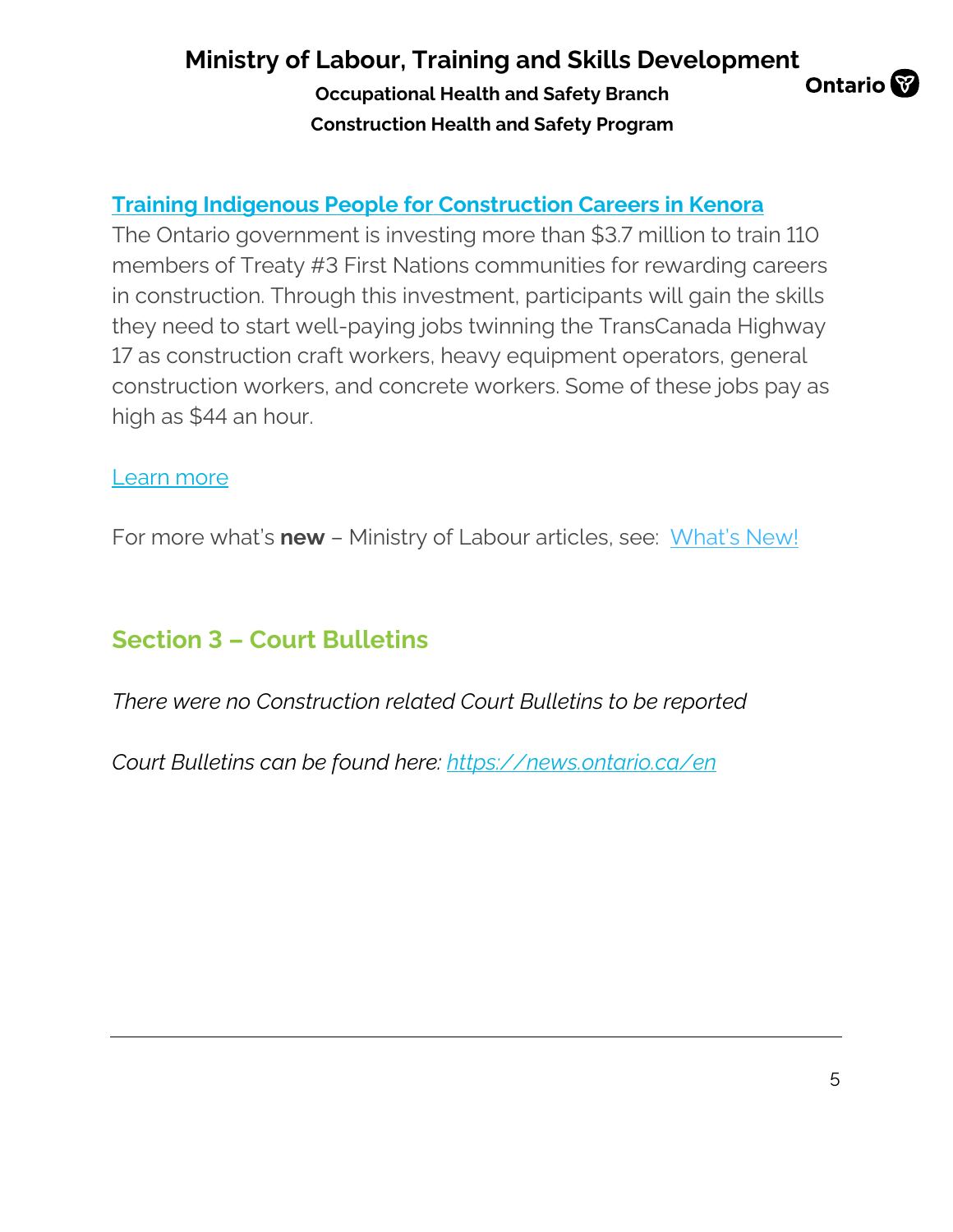**Occupational Health and Safety Branch Construction Health and Safety Program**



### **Section 4 – Enforcement Trends**

In October, MLTSD Construction Inspectors responded to **424 events\*** throughout the province. Year-to-date **4,686 events** have been reported to the MLTSD.

In October, those inspectors issued **699 Stop Work Orders\*\*.** Of those, 550 were issued during a pro-active inspection and 149 were issued during an investigation stemming from an event.



*\*Events consist of complaints, work refusals, critical injury, fatality, an occurrence, or injury as prescribed*

*\*\*A stop work order is issued by an inspector where a hazardous condition to workers is presently observed.*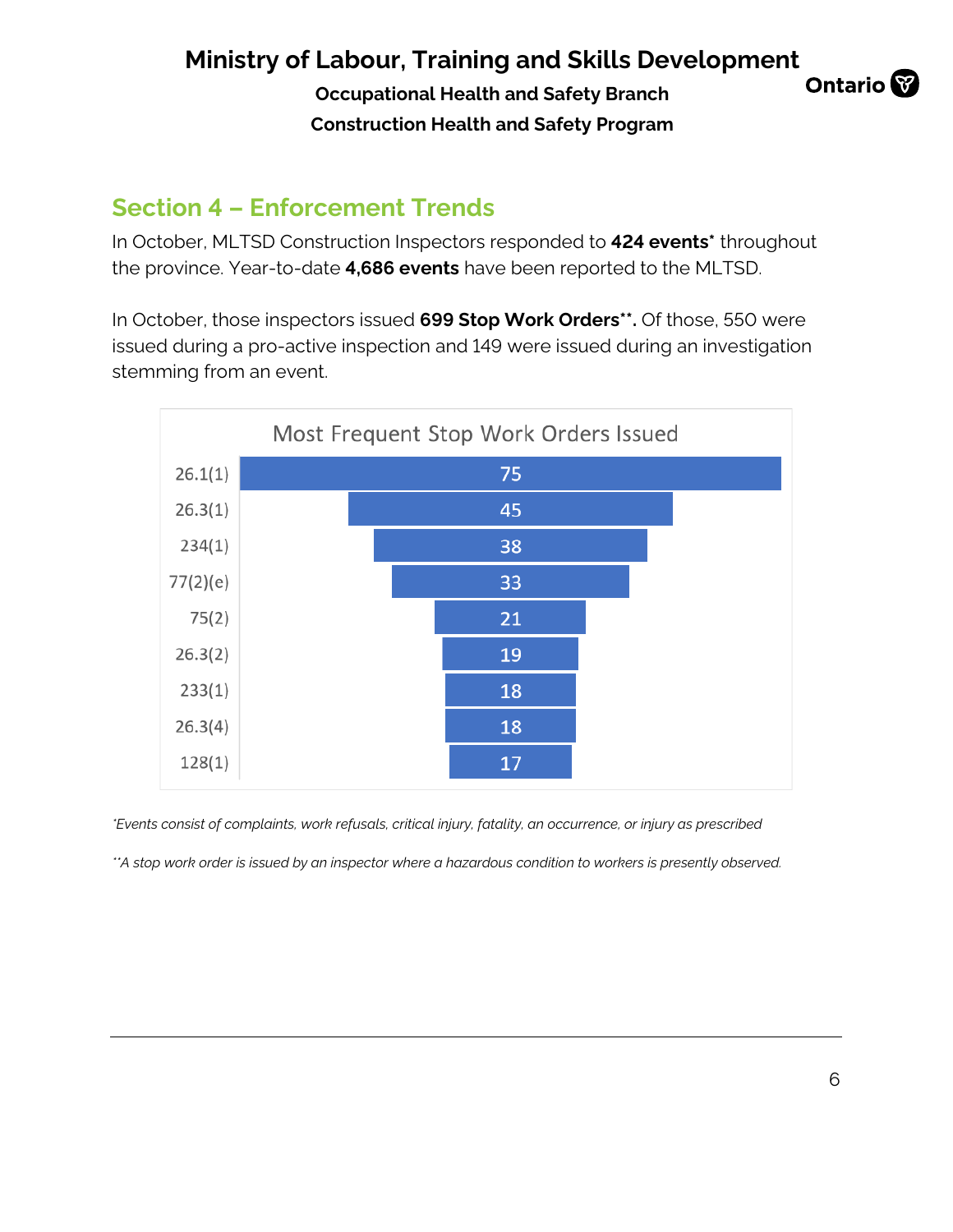**Occupational Health and Safety Branch Construction Health and Safety Program**



### **Section 5 – Critical Injuries**

Critical Injuries

Year-to-Date Overview and Comparison - Construction Sector

| <b>Injury Type</b> | 2021<br><b>October</b> | 2021<br>January 1 - October 31 |
|--------------------|------------------------|--------------------------------|
| <b>Critical</b>    | 23                     | 303                            |

| <b>Injury Type</b> | 2020<br>October | 2020<br>January 1 – October 31 |
|--------------------|-----------------|--------------------------------|
| <b>Critical</b>    | 24              | 217                            |

*NOTE: These figures represent preliminary data and are not to be considered official statistics from the Ministry of Labour, Training and Skills Development. Official statistics will be issued quarterly by the Program Analysis, Evaluation and Outcomes Unit of the Occupational Health and Safety Branch of the Ministry of Labour, Training and*  Skills Development. Data are subject to change due to updates in the enforcement database. Only events reported to the ministry are included here. Except for fatalities, event categories in the ministry's data set are based on what was *assigned at the time of the initial report to the ministry. The reported event category may not represent what occurred at the workplace*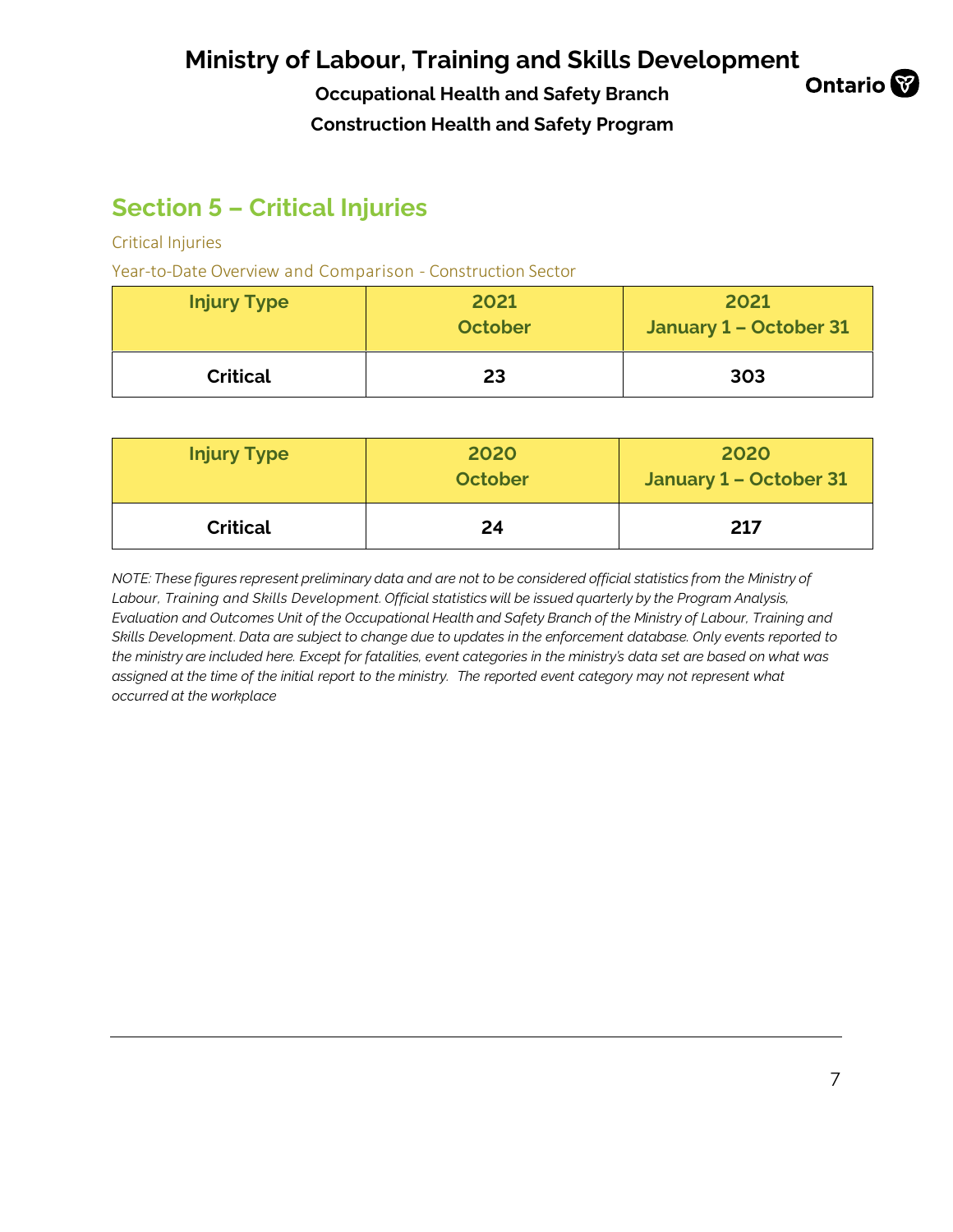## **Ministry of Labour, Training and Skills Development**<br>Occupational Health and Safety Branch Ontario

**Occupational Health and Safety Branch Construction Health and Safety Program**



### **Total Year-to-Date Critical Injuries: January 1 – October 31, 2021 (303)**

|               | <b>REPORTED CAUSE</b>   |                            |                                     |                                      |              |                         |                         |  |  |  |  |  |
|---------------|-------------------------|----------------------------|-------------------------------------|--------------------------------------|--------------|-------------------------|-------------------------|--|--|--|--|--|
| <b>SECTOR</b> | <b>FALL</b>             | <b>STRUCK</b><br><b>BY</b> | <b>ELECTRICAL</b><br><b>CONTACT</b> | <b>EXCAVATION</b><br><b>COLLAPSE</b> | <b>OTHER</b> | <b>MONTH</b>            | <b>YEAR</b>             |  |  |  |  |  |
| <b>RESS</b>   | 5                       |                            |                                     |                                      |              | $5\phantom{1}$          | 79                      |  |  |  |  |  |
| <b>INST</b>   | $\overline{2}$          |                            |                                     |                                      |              | $\overline{2}$          | 24                      |  |  |  |  |  |
| <b>RESM</b>   | $\overline{\mathbf{4}}$ | $\overline{2}$             |                                     |                                      | $\mathbf{1}$ | $\overline{7}$          | 73                      |  |  |  |  |  |
| <b>INDU</b>   | $\overline{\mathbf{3}}$ | $\mathbf{1}$               |                                     |                                      |              | $\overline{\mathbf{4}}$ | 32                      |  |  |  |  |  |
| <b>ROAD</b>   |                         |                            |                                     |                                      |              | $\mathbf{o}$            | 10                      |  |  |  |  |  |
| <b>EXCA</b>   |                         |                            |                                     |                                      |              | $\mathbf 0$             | $\overline{\mathbf{4}}$ |  |  |  |  |  |
| <b>COMM</b>   | 5                       |                            |                                     |                                      |              | 5                       | 31                      |  |  |  |  |  |
| <b>NECC</b>   |                         |                            |                                     |                                      |              | $\mathbf{o}$            | $\boldsymbol{9}$        |  |  |  |  |  |
| <b>RAIL</b>   |                         |                            |                                     |                                      |              | $\mathbf{o}$            | 8                       |  |  |  |  |  |
| <b>POWP</b>   |                         |                            |                                     |                                      |              | $\mathbf{o}$            | $\mathbf{1}$            |  |  |  |  |  |
| <b>ETTL</b>   |                         |                            |                                     |                                      |              | $\mathbf{o}$            | 5                       |  |  |  |  |  |
| <b>HYDR</b>   |                         |                            |                                     |                                      |              | $\mathbf 0$             | $\overline{\mathbf{4}}$ |  |  |  |  |  |
| <b>SEWW</b>   |                         |                            |                                     |                                      |              | $\mathbf{o}$            | 11                      |  |  |  |  |  |
| <b>BRID</b>   |                         |                            |                                     |                                      |              | $\mathbf{o}$            | $\overline{\mathbf{3}}$ |  |  |  |  |  |
| <b>TUNN</b>   |                         |                            |                                     |                                      |              | $\mathbf{o}$            | $\mathbf{1}$            |  |  |  |  |  |
| <b>TELE</b>   |                         |                            |                                     |                                      |              | $\mathbf{o}$            | $\mathbf{1}$            |  |  |  |  |  |
| <b>WIND</b>   |                         |                            |                                     |                                      |              | $\mathbf{o}$            | 5                       |  |  |  |  |  |
| GAS           |                         |                            |                                     |                                      |              | $\mathbf{o}$            | $\mathbf{1}$            |  |  |  |  |  |
| <b>MINP</b>   |                         |                            |                                     |                                      |              | $\mathbf{o}$            | $\overline{1}$          |  |  |  |  |  |
| <b>MONTH</b>  | 19                      | $\overline{3}$             | $\mathbf{o}$                        | $\mathbf{o}$                         | $\mathbf{1}$ | 23                      | 303                     |  |  |  |  |  |
| <b>YEAR</b>   | 208                     | 63                         | $\overline{\mathbf{4}}$             | 5                                    | 25           |                         |                         |  |  |  |  |  |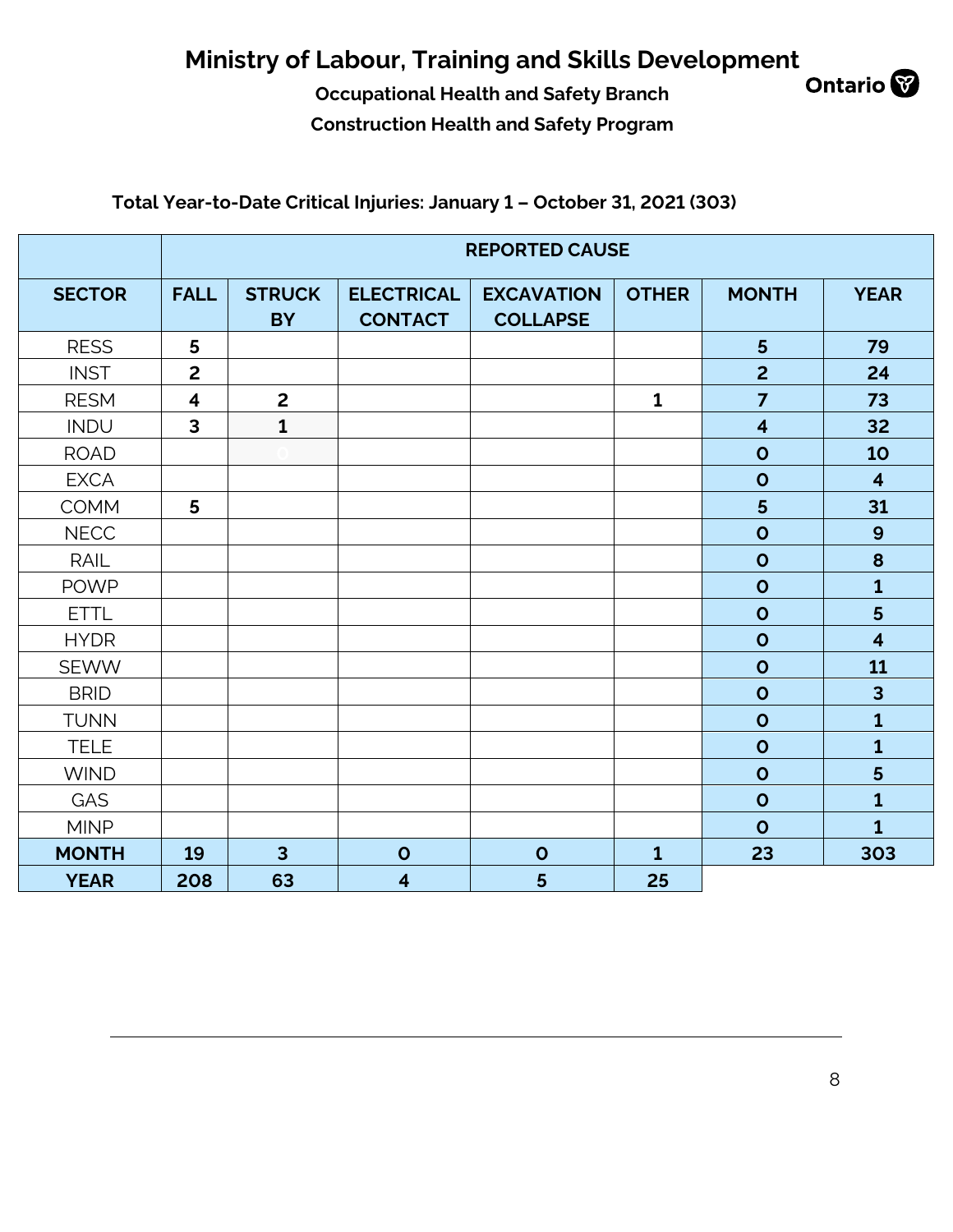## **Ministry of Labour, Training and Skills Development**<br>Occupational Health and Safety Branch Ontario

**Occupational Health and Safety Branch Construction Health and Safety Program**



### **Critical Injuries Totals: October 1 - 31, 2021 (23)**

|                | <b>Date of</b><br><b>Incident</b> | <b>Municipality</b> | <b>Sector</b> | <b>Occupation</b> | <b>Age</b> | <b>Details</b>                                                                                                                                    | <b>Reported</b><br><b>Cause</b> |
|----------------|-----------------------------------|---------------------|---------------|-------------------|------------|---------------------------------------------------------------------------------------------------------------------------------------------------|---------------------------------|
| $\mathbf{1}$   | $1-Oct-21$                        | Moore               | <b>INDU</b>   |                   |            | (as reported to MOL)<br>Worker was walking on<br>ground level holding<br>blueprints. Tripped in hole<br>in ground causing<br>fracture to left leg | <b>FALL</b>                     |
| $\overline{2}$ | 4-Oct-21                          | Crysler             | <b>INDU</b>   |                   |            | Worker fell from step<br>ladder resulting in loss of<br>consciousness                                                                             | <b>FALL</b>                     |
| 3              | 4-Oct-21                          | Brampton            | <b>RESM</b>   |                   |            | Flag person was struck<br>by a truck they were<br>directing. Worker<br>suffered fracture to leg.                                                  | <b>STUCK BY</b>                 |
| $\overline{4}$ | 6-Oct-21                          | Toronto             | <b>INST</b>   |                   |            | Worker was operating a<br>mobile elevating device<br>when it stopped abruptly.<br>Worker lost balance<br>resulting in fracture to leg<br>resulted | <b>FALL</b>                     |
| 5              | 7-Oct-21                          | Scarborough         | <b>COMM</b>   |                   |            | Worker was critically<br>injured after fall from<br>approximately 5m from<br>elevating work platform.                                             | <b>FALL</b>                     |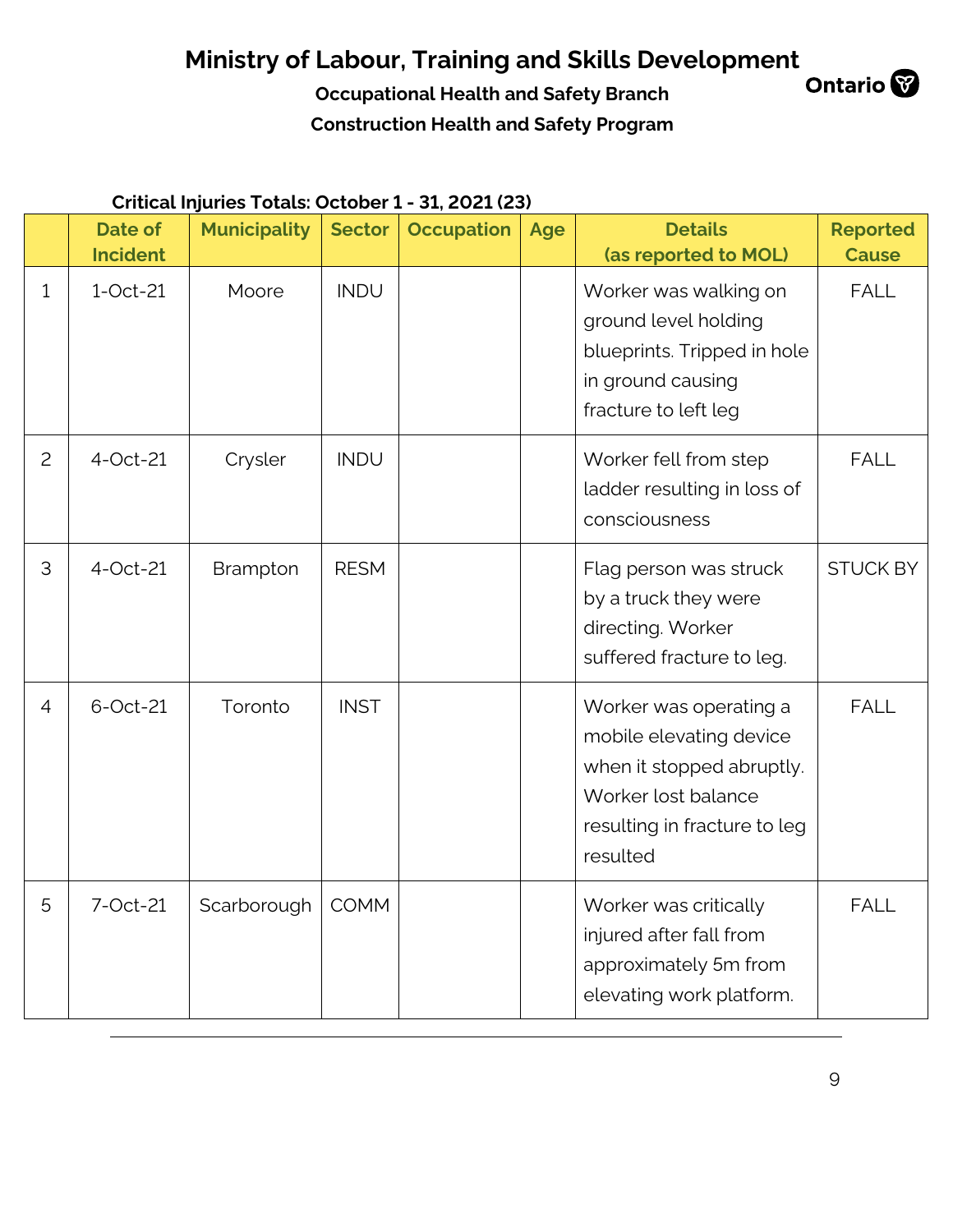|                 | Date of<br><b>Incident</b> | <b>Municipality</b> | <b>Sector</b> | <b>Occupation</b> | Age | <b>Details</b><br>(as reported to MOL)                                                                                                         | <b>Reported</b><br><b>Cause</b> |
|-----------------|----------------------------|---------------------|---------------|-------------------|-----|------------------------------------------------------------------------------------------------------------------------------------------------|---------------------------------|
| 6               | 8-Oct-21                   | Whitby              | <b>COMM</b>   |                   |     | Worker fell from platform<br>approximately 16-inches<br>from ground while<br>dismantling scaffold.<br>Fracture to ankle results                | <b>FALL</b>                     |
| $\overline{7}$  | 12-Oct-21                  | Russell             | <b>RESS</b>   |                   |     | Worker suffered fracture<br>to wrist after fall from<br>step ladder. Step ladder<br>was set-up with leg on<br>heating register that<br>failed. | <b>FALL</b>                     |
| 8               | 15-Oct-21                  | North Bay           | <b>COMM</b>   |                   |     | Worker suffered multiple<br>fractures, loss of<br>consciousness and<br>collapsed lung after fall<br>from roof                                  | <b>FALL</b>                     |
| 9               | 15-Oct-21                  | Thorold             | <b>RESS</b>   |                   |     | Worker fell from top of<br>foundation wall (approx.<br>3m) causing fracture to<br>ankle                                                        | <b>FALL</b>                     |
| 10 <sup>°</sup> | 15-Oct-21                  | Toronto             | <b>RESM</b>   |                   |     | Worker suffers fracture to<br>leg during fight that<br>occurred with coworker                                                                  | <b>OTHER</b>                    |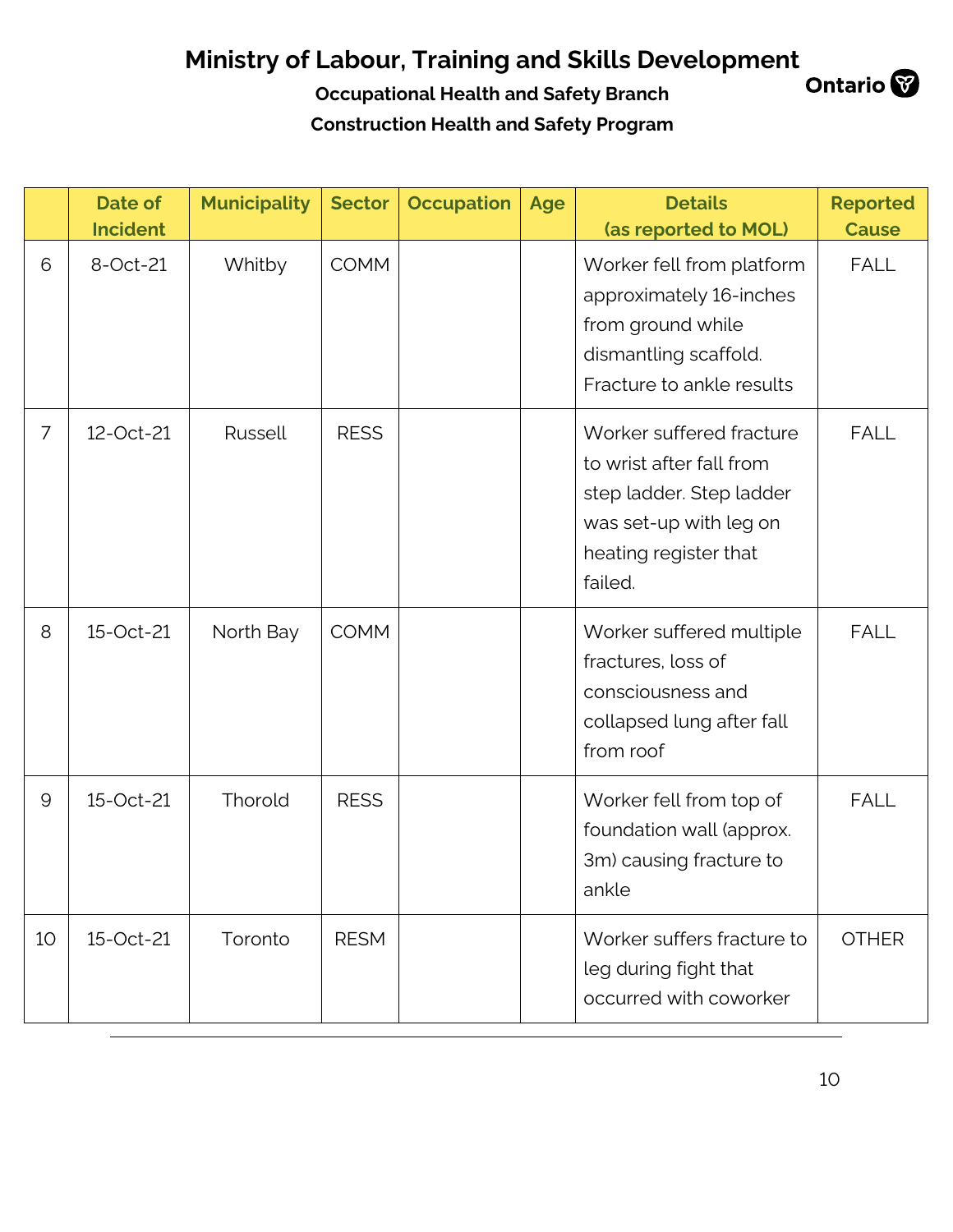|    | <b>Date of</b><br><b>Incident</b> | <b>Municipality</b> | <b>Sector</b> | <b>Occupation</b> | Age | <b>Details</b><br>(as reported to MOL)                                                                                   | <b>Reported</b><br><b>Cause</b> |
|----|-----------------------------------|---------------------|---------------|-------------------|-----|--------------------------------------------------------------------------------------------------------------------------|---------------------------------|
| 11 | 18-Oct-21                         | London              | <b>RESS</b>   |                   |     | Worker fell<br>approximately 8m from<br>window while removing<br>materials from unit.<br>Suffered fracture to arm        | <b>FALL</b>                     |
| 12 | 19-Oct-21                         | Oakville            | <b>INDU</b>   |                   |     | Worker suffered critical<br>injuries after same-level<br>fall from a makeshift<br>wooden platform                        | <b>FALL</b>                     |
| 13 | 19-Oct-21                         | Toronto             | <b>COMM</b>   |                   |     | Worker suffered fracture<br>to leg after fall from step<br>ladder                                                        | <b>FALL</b>                     |
| 14 | 19-Oct-21                         | Port Stanley        | <b>RESM</b>   |                   |     | Worker fell from 6' ladder<br>causing fracture to leg                                                                    | <b>FALL</b>                     |
| 15 | 19-Oct-21                         | Brampton            | <b>COMM</b>   |                   |     | Worker suffered loss of<br>consciousness and other<br>injuries after scaffolding<br>they were working from<br>blew over. | <b>FALL</b>                     |
| 16 | 25-Oct-21                         | Stittsville         | <b>RESM</b>   |                   |     | Worker suffered fracture<br>to leg after same-level                                                                      | <b>FALL</b>                     |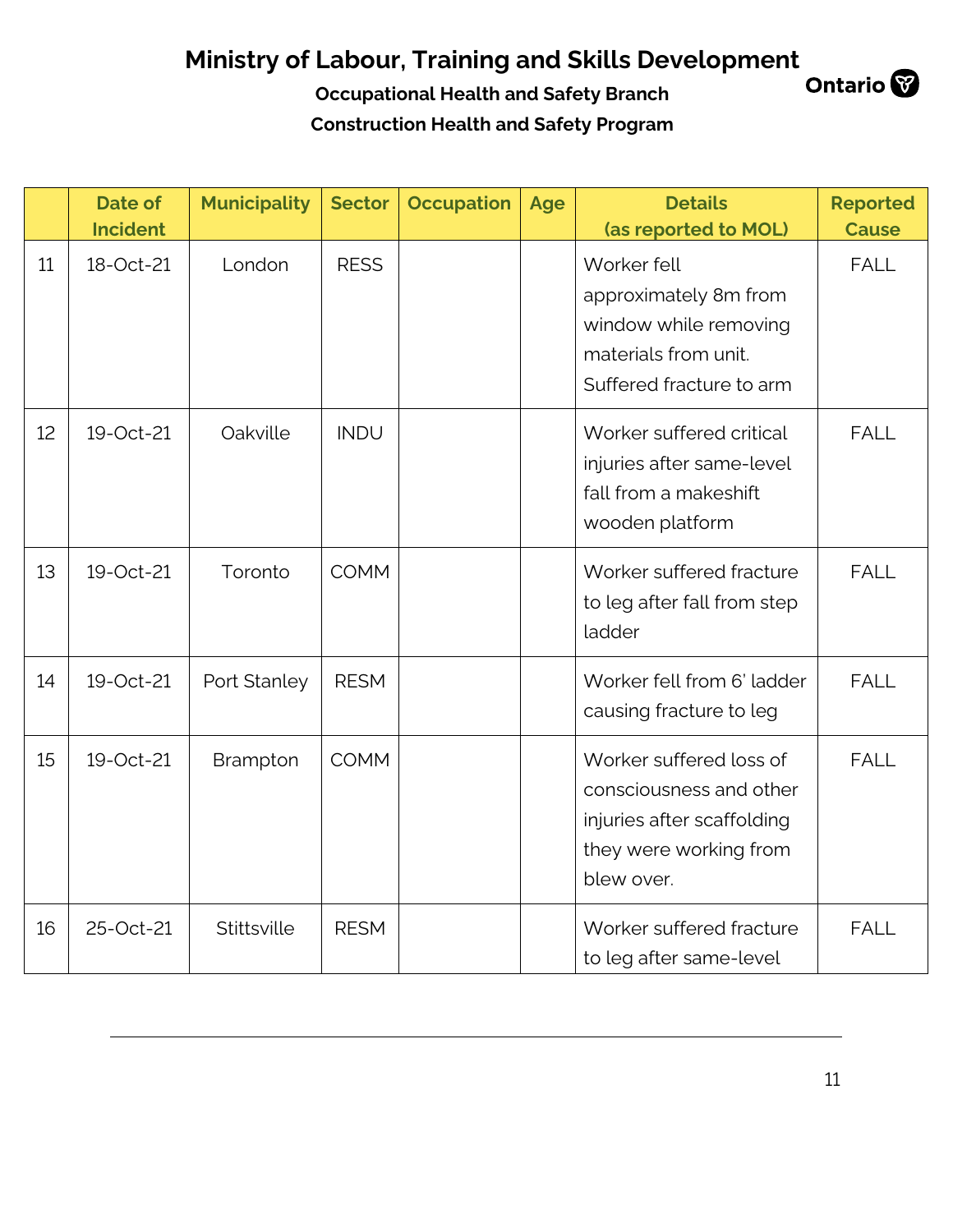|    | <b>Date of</b><br><b>Incident</b> | <b>Municipality</b> | <b>Sector</b> | <b>Occupation</b> | Age | <b>Details</b><br>(as reported to MOL)                                                                                              | <b>Reported</b><br><b>Cause</b> |
|----|-----------------------------------|---------------------|---------------|-------------------|-----|-------------------------------------------------------------------------------------------------------------------------------------|---------------------------------|
|    |                                   |                     |               |                   |     | trip/fall while moving<br>materials                                                                                                 |                                 |
| 17 | 27-Oct-21                         | Toronto             | <b>INST</b>   |                   |     | Worker tripped at ground<br>level and hit their head on<br>curbing. Loss of<br>consciousness                                        | <b>FALL</b>                     |
| 18 | 27-Oct-21                         | Schomberg           | <b>RESS</b>   |                   |     | Worker suffered multiple<br>fractures when scaffold<br>they were working from<br>collapsed during loading<br>of materials via crane | <b>FALL</b>                     |
| 19 | 27-Oct-21                         | Toronto             | <b>RESS</b>   |                   |     | Worker suffered fracture<br>to leg after fall from<br>scaffold mounted on<br>wheels                                                 | <b>FALL</b>                     |
| 20 | 28-Oct-21                         | Kingston            | <b>INDU</b>   |                   |     | Worker suffered fracture<br>to wrist when hand was<br>struck and pinched by<br>materials during transfer                            | <b>STRUCK</b><br>BY             |
| 21 | 28-Oct-21                         | Markham             | <b>RESM</b>   |                   |     | Worker fractured ankle<br>after falling from 3rd or 4th<br>rung of ladder during<br>climb                                           | <b>FALL</b>                     |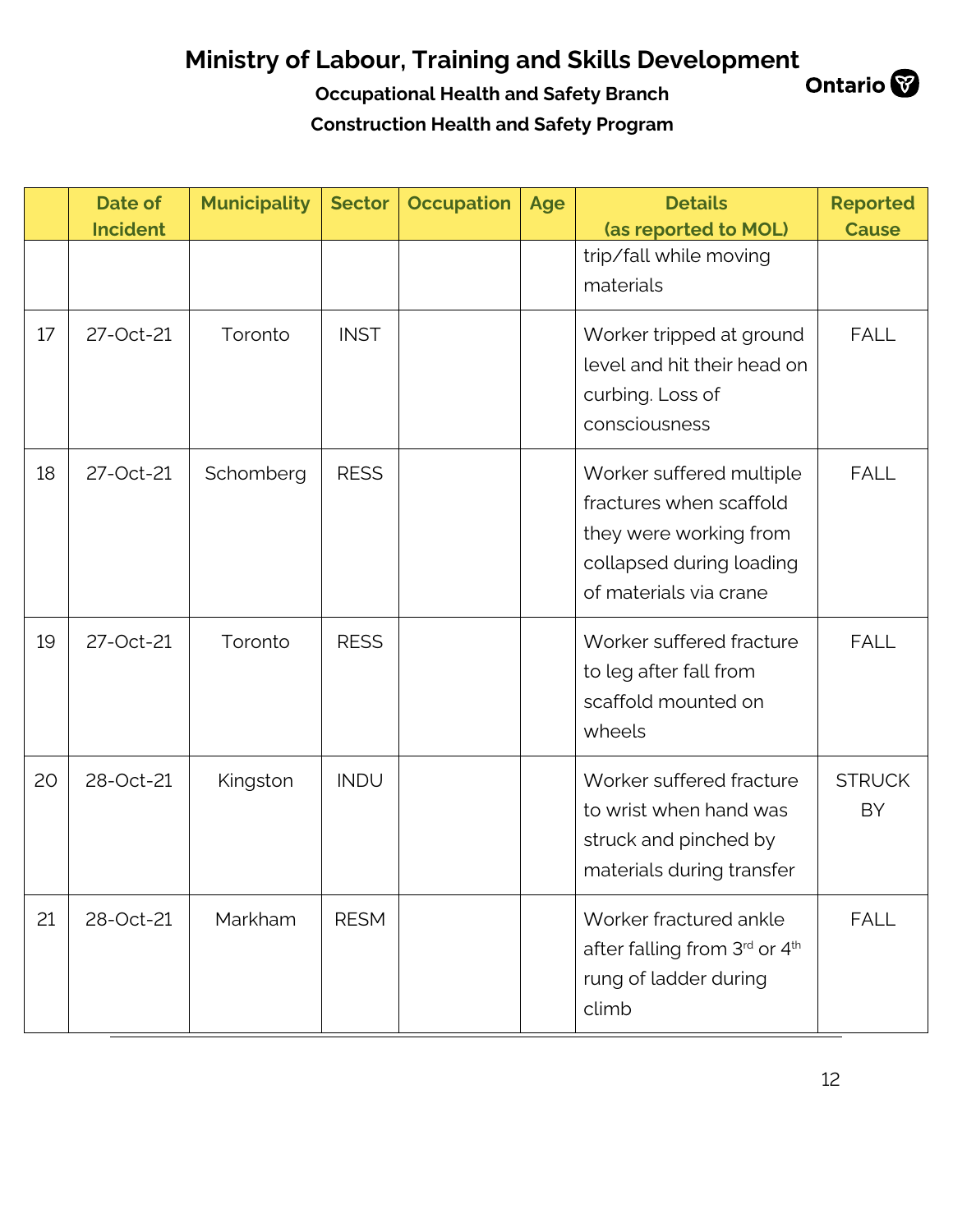**Occupational Health and Safety Branch Construction Health and Safety Program**

|    | Date of<br><b>Incident</b> | <b>Municipality</b> | <b>Sector</b> | <b>Occupation</b> | Age | <b>Details</b><br>(as reported to MOL)                                                       | <b>Reported</b><br><b>Cause</b> |
|----|----------------------------|---------------------|---------------|-------------------|-----|----------------------------------------------------------------------------------------------|---------------------------------|
| 22 | 29-Oct-21                  | Oakville            | <b>RESM</b>   |                   |     | Worker fell from<br>formworks platform<br>suffering loss of<br>consciousness                 | <b>FALL</b>                     |
| 23 | 29-Oct-21                  | Kitchener           | <b>RESM</b>   |                   |     | Worker suffered fracture<br>to wrist when it was<br>caught between drywall<br>cart and wall. | <b>STRUCK</b><br>BY             |

**\*\*\* Nearly 70% of all reported critical injuries are because of a slip, trip or fall \*\*\***

**\*\*\* Struck-by critical injuries have remained relatively consistent (62 at this time in 2020) but falls have increased over 50% (137 at this time in 2020) \*\*\***

**\*\*\* The sectors with the largest increases in critical injury activity are: SEWW + 72% INDU + 56% RESS + 42% RESM + 34%**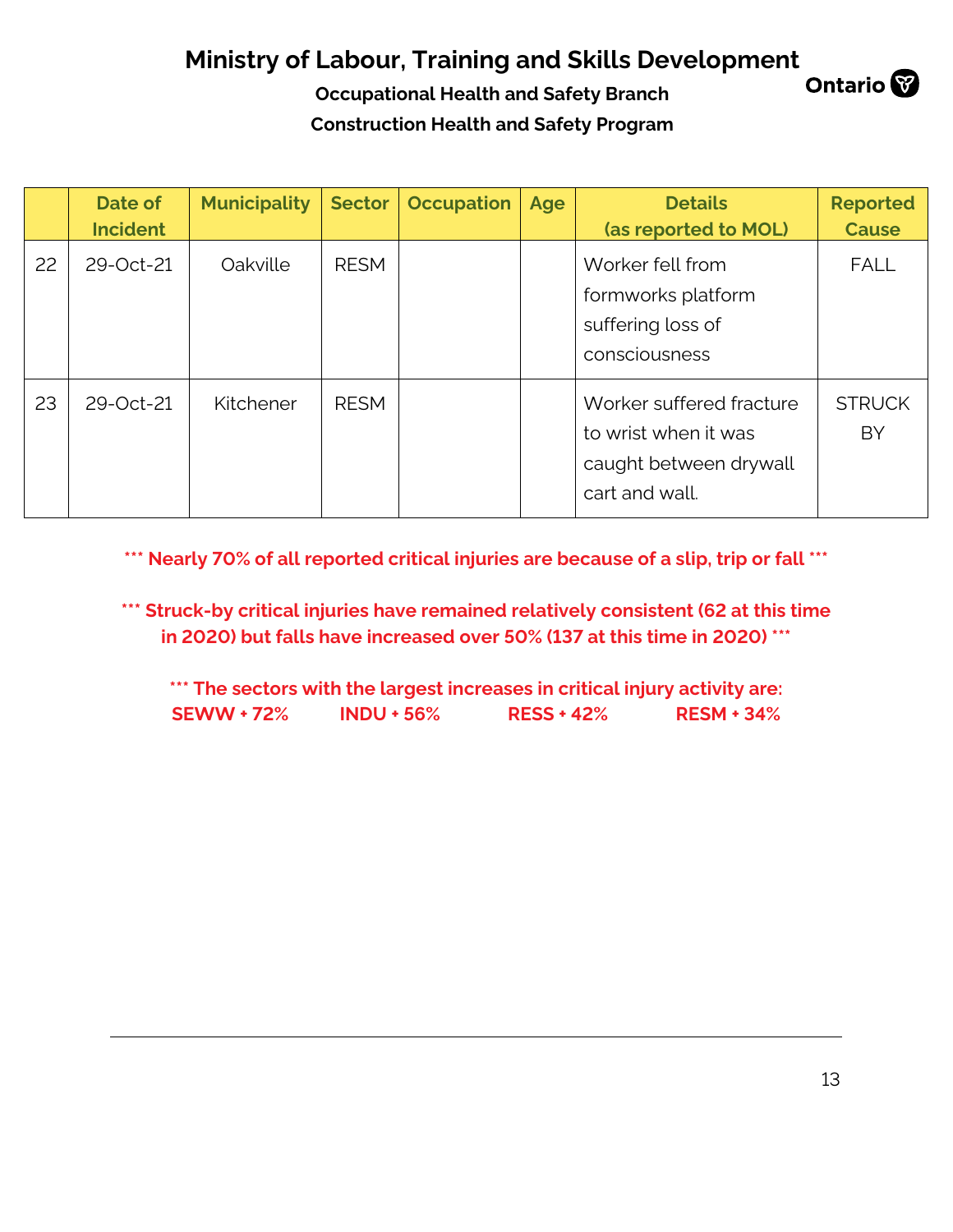**Occupational Health and Safety Branch Construction Health and Safety Program**



### **Section 6 – Fatal Injuries**

Fatal Injuries

Year-to-Date Overview and Comparison - Construction Sector

| <b>Injury Type</b> | 2021<br><b>October</b> | 2021<br>January 1 - October 31 |
|--------------------|------------------------|--------------------------------|
| Fatal              |                        | 17                             |

| <b>Injury Type</b> | 2020<br>October | 2020<br>January 1 - October 31 |
|--------------------|-----------------|--------------------------------|
| Fatal              |                 | 14                             |

**Monthly Summary Report – Fatal October 1 - 31, 2021 – (2)** 

### **Total Year-to-Date Fatal Injuries: January 1 – October 31, 2021 (17)**

| <b>PROJECT</b> |                 | <b>FALL</b>    | <b>STRUCK</b> | <b>ELECTRICAL</b> | <b>EXCAVATION</b> | <b>OTHER</b> | <b>MONTH</b> | <b>YEAR</b>             |
|----------------|-----------------|----------------|---------------|-------------------|-------------------|--------------|--------------|-------------------------|
| <b>SECTOR</b>  |                 |                | <b>BY</b>     | <b>CONTACT</b>    | <b>COLLAPSE</b>   |              |              |                         |
| <b>RESS</b>    |                 | 1              |               |                   |                   |              |              | 5                       |
| <b>COMM</b>    | CAUSE           |                |               |                   |                   |              | $\mathbf 0$  | $\overline{3}$          |
| <b>EXCA</b>    |                 |                |               |                   |                   |              | $\mathbf 0$  | $\mathbf O$             |
| <b>INDU</b>    | <b>REPORTED</b> |                |               |                   |                   |              | $\mathbf O$  | $\overline{2}$          |
| <b>RESM</b>    |                 | 1              |               |                   |                   |              | 1            | $\overline{\mathbf{3}}$ |
| <b>ROAD</b>    |                 |                |               |                   |                   |              | $\mathbf O$  |                         |
| <b>HYDR</b>    |                 |                |               |                   |                   |              | $\mathbf O$  | 1                       |
| <b>TUNN</b>    |                 |                |               |                   |                   |              | $\mathbf O$  |                         |
| <b>INST</b>    |                 |                |               |                   |                   |              | $\mathbf O$  | 1                       |
| <b>MONTH</b>   |                 | $\overline{2}$ | $\mathbf{o}$  | $\mathbf O$       | $\mathbf O$       | $\mathbf O$  | $\mathbf O$  | 17                      |
| <b>YEAR</b>    |                 | 8              | 8             | $\mathbf O$       | O                 | 1            |              |                         |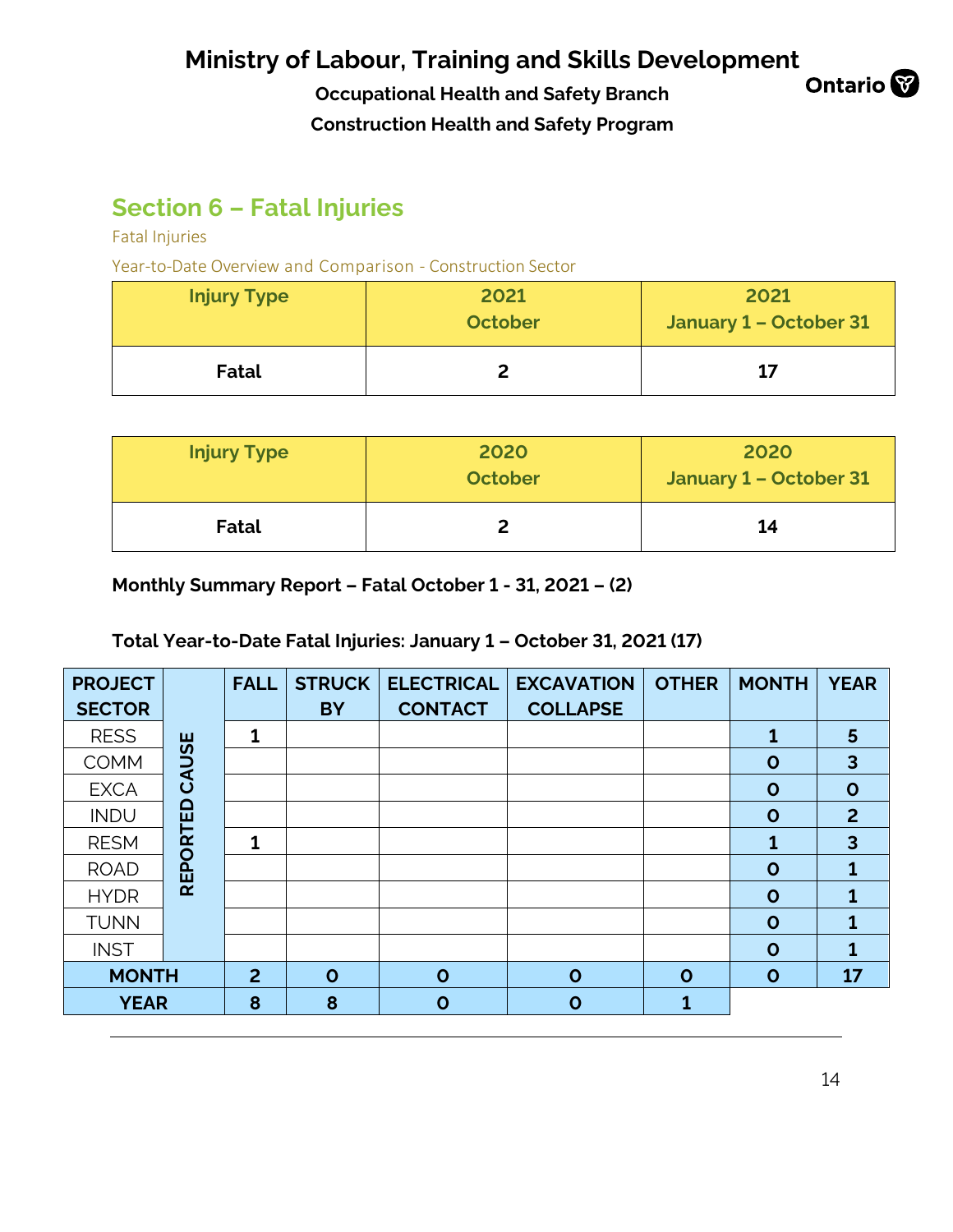|                | <b>Date of</b><br><b>Incident</b> | <b>Municipality</b> | <b>Project</b><br><b>Sector</b> | <b>Employer</b><br><b>Sector</b><br>(NAICS)                                                                           | <b>Occupation</b>           | Age | <b>Details</b><br>(as reported to<br><b>MOL)</b>                                                                   |
|----------------|-----------------------------------|---------------------|---------------------------------|-----------------------------------------------------------------------------------------------------------------------|-----------------------------|-----|--------------------------------------------------------------------------------------------------------------------|
| $\mathbf{1}$   | 21-Jan-21                         | Mississauga         | <b>TUNN</b>                     | Other Heavy<br>and Civil<br>Engineering<br>Construction<br>(237990)                                                   | Labourer                    | 31  | A worker<br>sustained fatal<br>injuries when<br>struck by<br>equipment in a<br>shaft/tunnel                        |
| $\overline{c}$ | 25-Jan-21                         | Ottawa              | <b>RESS</b>                     | Poured<br>Concrete<br>Foundation<br>and Structure<br>Contractors<br>(238110)                                          | Concrete<br>Formworks       | 55  | Worker was<br>fatality injured<br>when struck by a<br>concrete wall<br>collapse.                                   |
| 3              | 24-Feb-21                         | Sudbury             | <b>ROAD</b>                     | Construction,<br>Transportation<br>, Mining and<br>Forestry<br>Machinery<br>and<br>Equipment<br>Rental and<br>Leasing | Mobile<br>Crane<br>Operator | 29  | Mobile crane<br>overturned while<br>driving on<br>project road,<br>resulting in fatal<br>injuries to one<br>worker |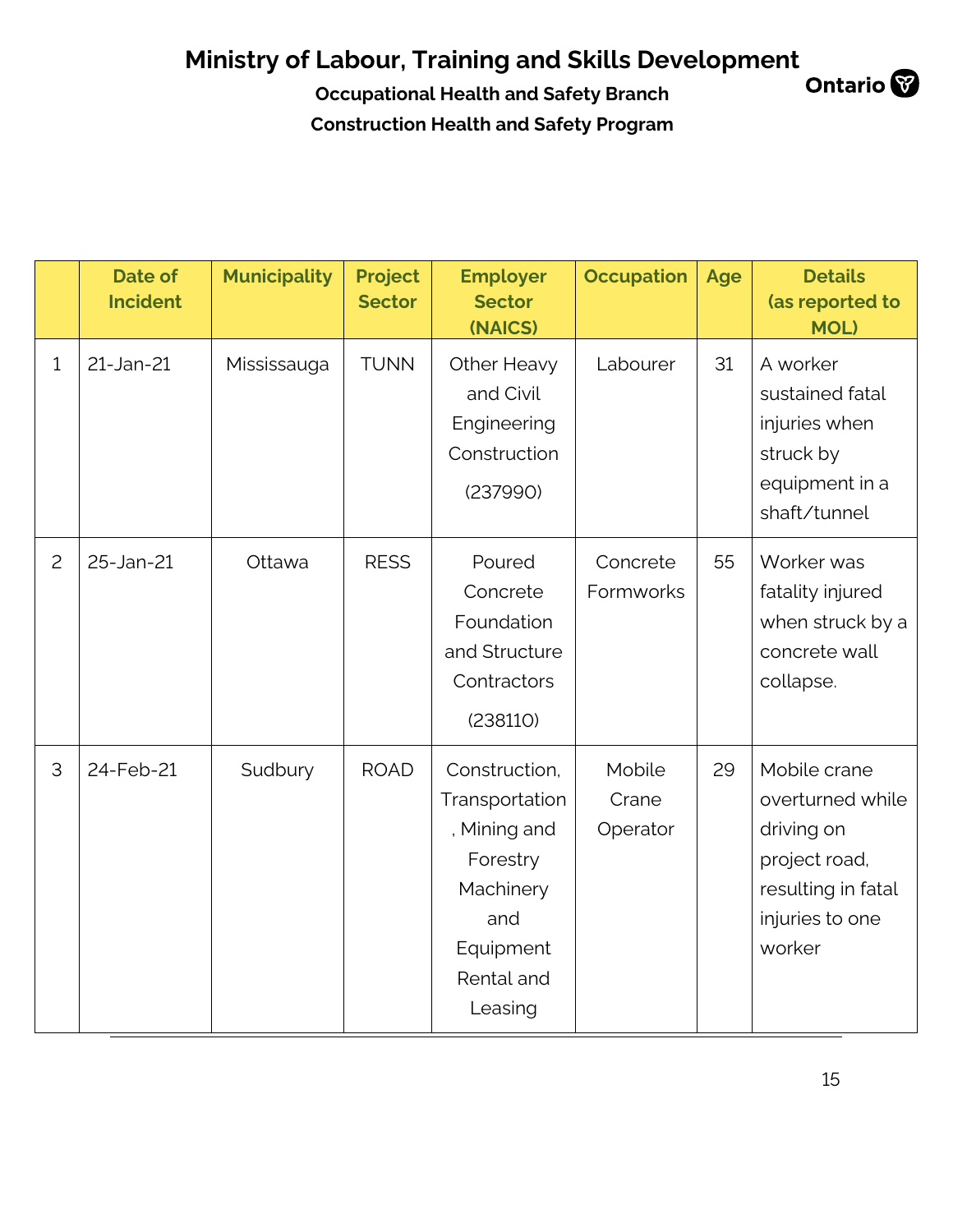|                |            |                               |             | (532410)                                                                   |                       |    |                                                                                                    |
|----------------|------------|-------------------------------|-------------|----------------------------------------------------------------------------|-----------------------|----|----------------------------------------------------------------------------------------------------|
| $\overline{4}$ | $1-Apr-21$ | <b>Brantford</b>              | <b>INDU</b> | Industrial<br><b>Building and</b><br>Structure<br>Construction<br>(236210) | Roofer                | 45 | A worker fell<br>through a roof<br>surface,<br>approximately<br>5m, resulting in<br>fatal injuries |
| 5              | 5-May-21   | Toronto                       | <b>RESM</b> | Residential<br><b>Building</b><br>Construction<br>(236110)                 | Concrete<br>Formworks | 53 | Worker was<br>pinned by a<br>concrete bucket<br>that was in<br>motion via crane                    |
| 6              | 8-May-21   | Toronto                       | <b>RESM</b> | Residential<br><b>Building</b><br>Construction<br>(236110)                 | Concrete<br>Formworks | 55 | Worker<br>succumb to<br>injuries after fall<br>from a ladder                                       |
| $\overline{7}$ | 20-May-21  | Algonquin<br><b>Highlands</b> | <b>RESS</b> | Residential<br><b>Building</b><br>Construction<br>(236110)                 | Manager               | 52 | Worker drowned<br>when barge<br>capsized during<br>delivery of<br>materials for<br>project         |
| 8              | 15-Jun-21  | Driftwood                     | <b>HYDR</b> | <b>Electric Bulk</b><br>Power                                              | Power Line<br>Worker  | 27 | Worker was<br>struck by<br>vehicular traffic                                                       |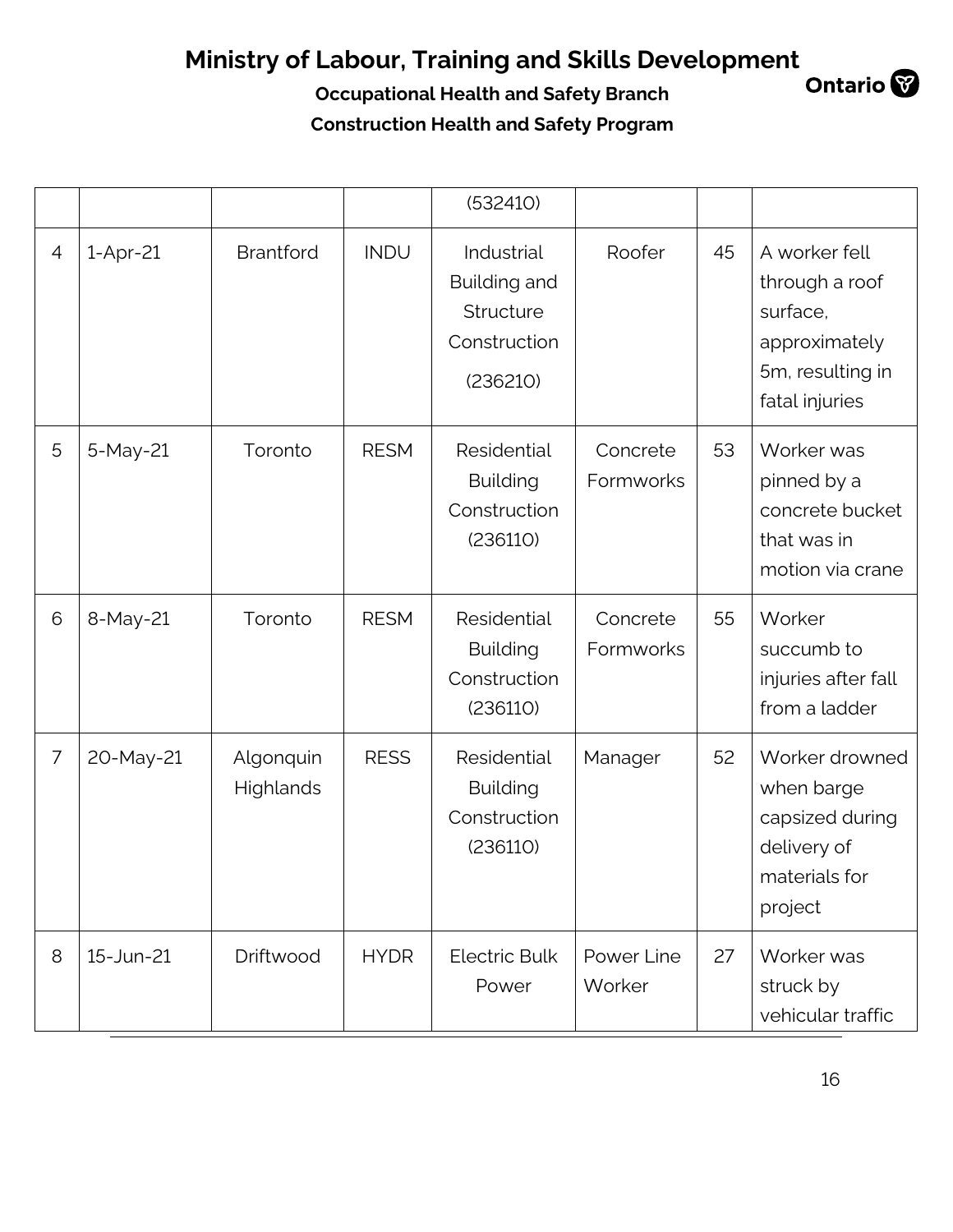**Occupational Health and Safety Branch Construction Health and Safety Program**

|              |           |               |             | Transmission<br>and Control<br>(221121                                             |                         |    | while moving<br>equipment                                                                                                       |
|--------------|-----------|---------------|-------------|------------------------------------------------------------------------------------|-------------------------|----|---------------------------------------------------------------------------------------------------------------------------------|
| $\mathsf{Q}$ | 24-Jun-21 | <b>Barrie</b> | <b>COMM</b> | Commercial<br>and<br>Institutional<br><b>Building</b><br>Consctruction<br>(236220) | <b>Steel</b><br>Erector | 51 | Worker struck<br>by suspended<br>steel load when<br>mobile crane<br>collapsed /<br>tipped over                                  |
| 10           | 28-Jun-21 | Vaughan       | <b>INST</b> | Commercial<br>and<br>Institutional<br><b>Building</b><br>Consctruction<br>(236220) | Foreman                 | 61 | Worker was<br>struck by falling<br>load that had<br>fallen from<br>rigging to crane                                             |
| 11           | 14-Jul-21 | Ottawa        | <b>RESS</b> | Roofing<br>Contractors<br>(238160)                                                 | Roofer                  | 48 | A worker fell<br>from a ladder<br>while setting up<br>a roofing job.<br>They<br>succumbed to<br>their injuries on<br>July 29th. |

17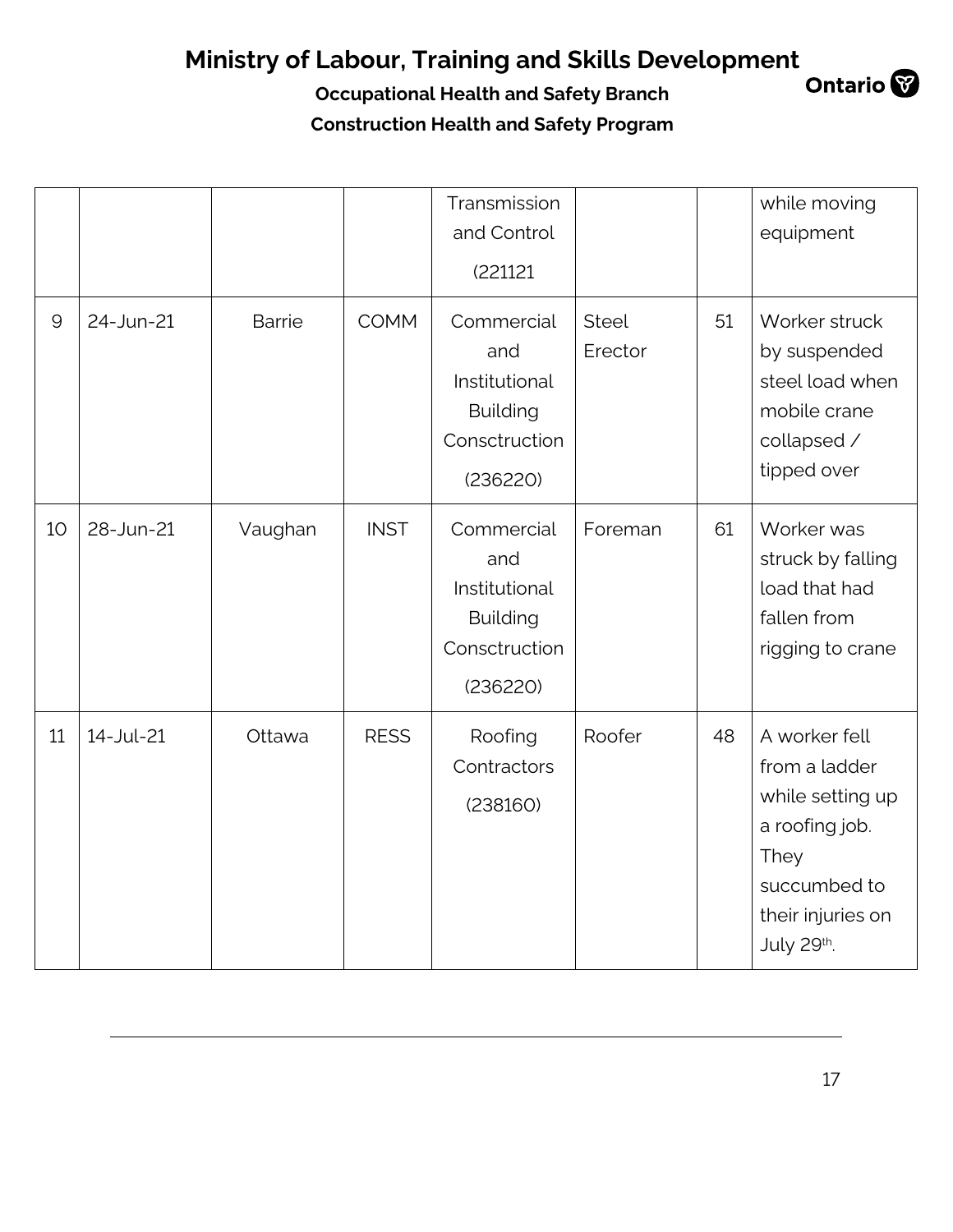| 12 | 19-Jul-21  | Chatham         | <b>COMM</b> | Site<br>Preparation<br>Contractors<br>(238910)               | General<br>Labourer/C<br>arpenter | 44 | A worker was<br>fatally injured<br>after falling from<br>a ladder onto a<br>platform                |
|----|------------|-----------------|-------------|--------------------------------------------------------------|-----------------------------------|----|-----------------------------------------------------------------------------------------------------|
| 13 | 28-Jul-21  | Mississauga     | <b>RESS</b> | Drywall and<br>Insulation<br>Contractors<br>(238310)         | Drywall<br>Taper                  | 50 | A worker fell<br>from a scaffold.<br>The worker<br>succumbed to<br>their injuries on<br>August 3rd. |
| 14 | 30-Jul-21  | <b>Binbrook</b> | <b>INDU</b> | Roofing<br>Contractors<br>(238160)                           | Roofer                            | 62 | A worker fell<br>from a roof. The<br>worker<br>succumbed to<br>their injuries on<br>August 6th.     |
| 15 | 13-Sept-21 | Neebing         | <b>COMM</b> | Highway,<br>street, and<br>bridge<br>contracting<br>(237310) | <b>Driver</b>                     | 67 | Worker was<br>unloading flat<br>bed and was<br>fatally injured<br>when struck by<br>the vehicle.    |
| 16 | 8-Oct-21   | Toronto         | <b>RESM</b> | Other<br><b>Building</b>                                     | <b>Caulker</b>                    | 57 | <b>Worker fell</b><br>from ladder                                                                   |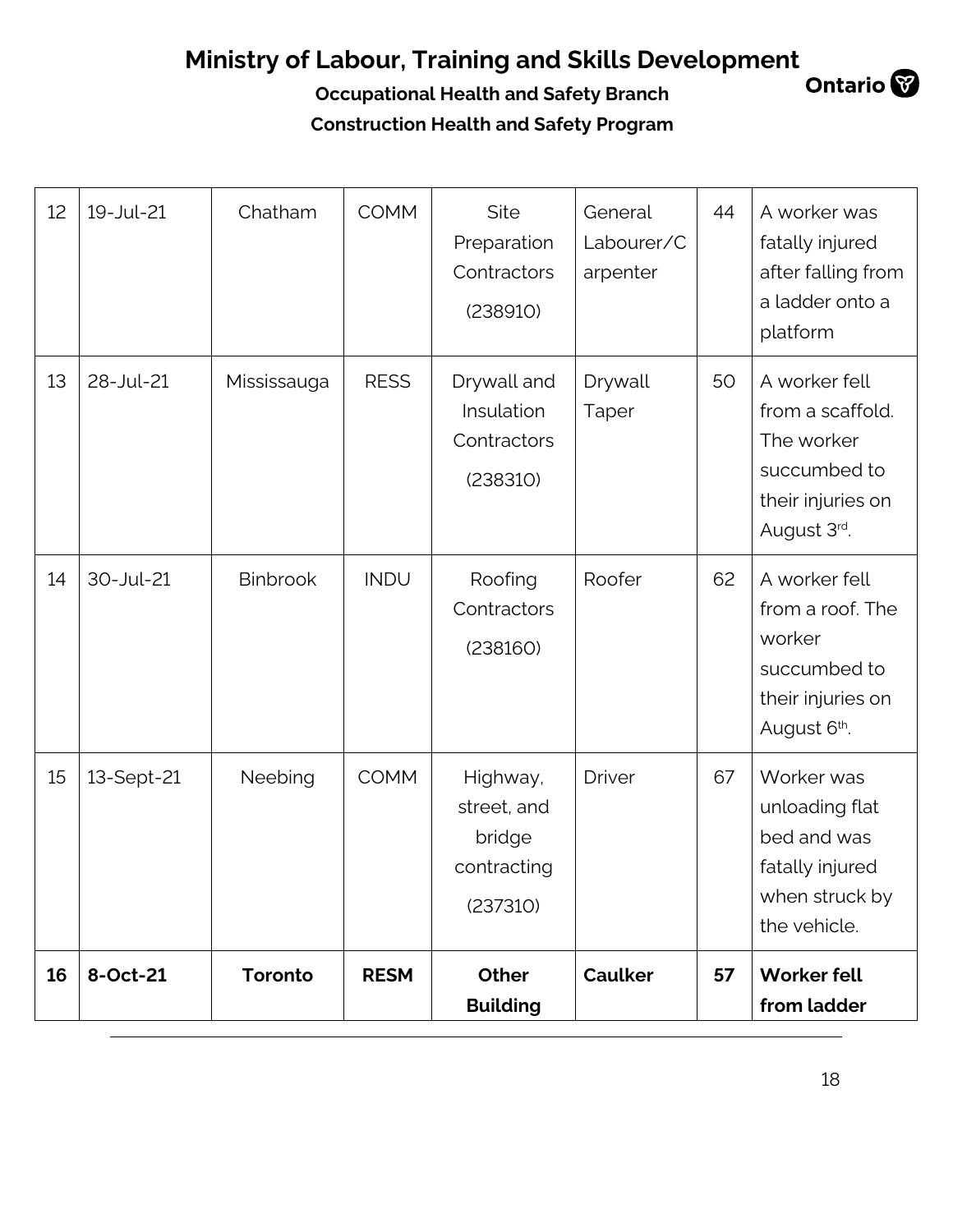**Occupational Health and Safety Branch Construction Health and Safety Program**

|    |           |                  |             | <b>Finishing</b><br><b>Contractors</b><br>(238390) |                                 |    | while working<br>from it between<br>2 <sup>nd</sup> and 3 <sup>rd</sup><br>storey.                                                                  |
|----|-----------|------------------|-------------|----------------------------------------------------|---------------------------------|----|-----------------------------------------------------------------------------------------------------------------------------------------------------|
| 17 | 14-Oct-21 | <b>Etobicoke</b> | <b>RESS</b> | Roofing<br><b>Contractors</b><br>(238160)          | Roofer<br>(owner /<br>operator) | 71 | A roofer fell<br>through an<br>opening on a<br>veranda and<br>sustained<br>serious injuries;<br>the worker later<br>succumbed to<br>their injuries. |

All new entries (current month and reconciled data) appear in **bold**.

NOTE: Some detail will inevitably be missing from the PLMHSC Report. The document is intended to provide an initial overview, not a comprehensive report. Annual data reporting approved by the Director should be used by stakeholders if they wish to see all data available to the Ministry related to an event.

| <b>SECTOR DESCRIPTION</b>        | <b>SHORT DESC</b> |
|----------------------------------|-------------------|
| Asbestos Removal - Type 1        | ASB1              |
| Asbestos Removal - Type 2        | ASB <sub>2</sub>  |
| Asbestos Removal - Type 3        | ASB <sub>3</sub>  |
| <b>Bridge Construction</b>       | <b>BRID</b>       |
| Cable                            | CABL              |
| Caisson                          | CAIS              |
| Cofferdam                        | <b>COFF</b>       |
| Commercial Building Construction | <b>COMM</b>       |
| <b>Diving Construction</b>       | <b>DCON</b>       |
| Diving Environmental             | <b>DENV</b>       |

19